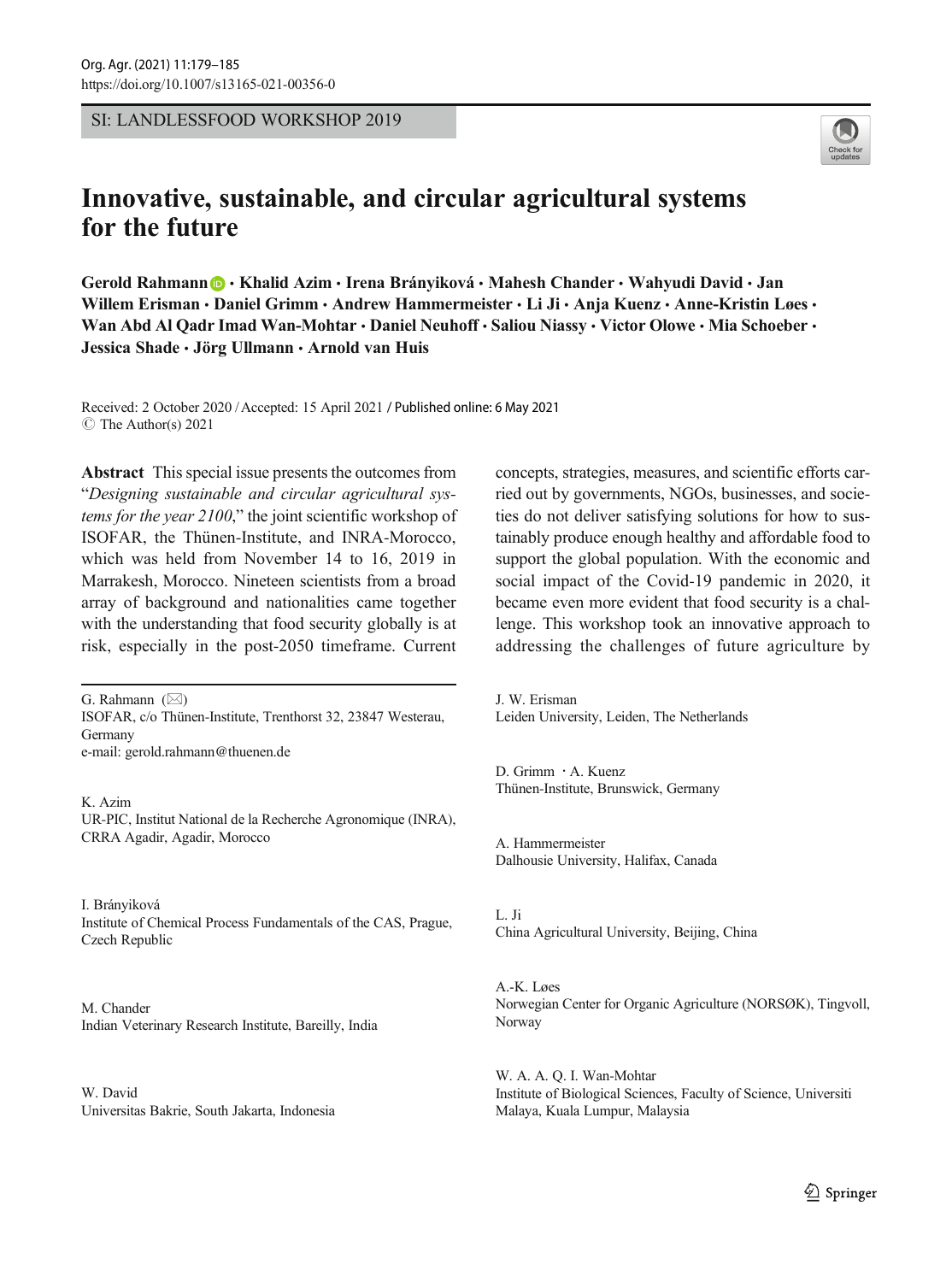considering sustainable, circular agricultural systems. Participants presented research results on algae-based food, edible insects, mushrooms, novel concepts for nutrient management, bioreactor-based farming, sustainable food culture, as well as sensor- and remotecontrolled automatic food production. This special issue presents the papers contributed to the workshop and the results of the discussions.

Keywords Food security . Circular chains of nutrients . Sustainable food production  $\cdot$  Organic agriculture  $\cdot$ Landless food

#### The problem of food security in 2100

Food security—measured by the availability of food and individuals' ability to access it—was, is, and will be a permanent challenge for humankind. On the one hand, an increase of the global human population from 7.6 in 2017 toward 11.2 billion people in the year 2100 (UN [2017](#page-6-0); Rahmann et al. [2017\)](#page-5-0) requires an intensification of food production. Land-use changes, like deforestation and conversion of natural grasslands into cropland ( "Land Use, Land-Use Change and Forestry," LULUCF; see UNFCC [2021\)](#page-6-0), are not a feasible solution because they are environmentally catastrophic and limited by the small amount of natural landscapes still available on earth. On the other hand, the structure of food production today is not sustainable enough and requires rethinking. A major challenge is the global decreasing of soil fertility, in addition to rising water scarcity and environmental contamination (DeLong et al. [2015](#page-5-0)). Fertilizers and pesticides improve food security, especially in the short term, but often endanger farm-related

D. Neuhoff University of Bonn, Bonn, Germany

S. Niassy International Centre of Insect Physiology and Ecology (icipe), Nairobi, Kenya

V. Olowe Federal University of Agriculture, Abeokuta, Nigeria

### M. Schoeber

University of Natural Resources and Life Science, Austria and GIZ, Addis Ababa, Ethiopia

biodiversity, decrease soil quality, and lead to health risks for the consumer (Foley et al. [2005](#page-5-0)). Finally, climate change will have a significant, potentially destabilizing impact on critical crops (Rahmann et al. [2017](#page-5-0)). All food systems need to change toward intensification and sustainability, with an emphasis on circular economic models. The United Nations point out these challenges in the Sustainable Development Goals (e.g., SDG 2, UN [2015](#page-6-0)), and all nations have pledged to contribute. From a scientific point of view, it is possible to achieve these goals, but creative thinking is required to address these multifaceted issues (FAO [2019](#page-5-0); FAO [2021a\)](#page-5-0).

These challenges are especially problematic for continents such as Africa, where the food security is already a challenge, with population increase predicted to reach a level above which the natural resources for food production (including fisheries) will not be sufficient to solve the growing demand. Increased reliance on imports are not a stable solution because it is unclear whether these nations will have the financial capabilities and infrastructural capacities in rural areas for this option. Food sovereignty for Africa will be almost impossible to achieve, if the population grows from 1.3 (year 2017) toward 3.6 or even 4.5 billion people in 2100 (UN [2017](#page-6-0); Hoornweg and Pope [2017](#page-5-0); Rahmann et al. [2020\)](#page-5-0), especially if food production does not rapidly improve toward the high yielding levels of developed agricultural countries. Today, 260 of the 820 million undernourished people in the world live in Africa, and resources are already scarce (FAO [2019\)](#page-5-0). Continental and regional difficulties for food security does include limited farmland, water scarcity, under-developed food chain infrastructure, lack of food-related education, changing climate with less predictable weather, lack of capital,

J. Shade The Organic Center, Washington, DC, USA

J. Ullmann Roquette Klötze GmbH & Co. KG, Klötze, Germany

A. van Huis Wageningen University, Wageningen, The Netherlands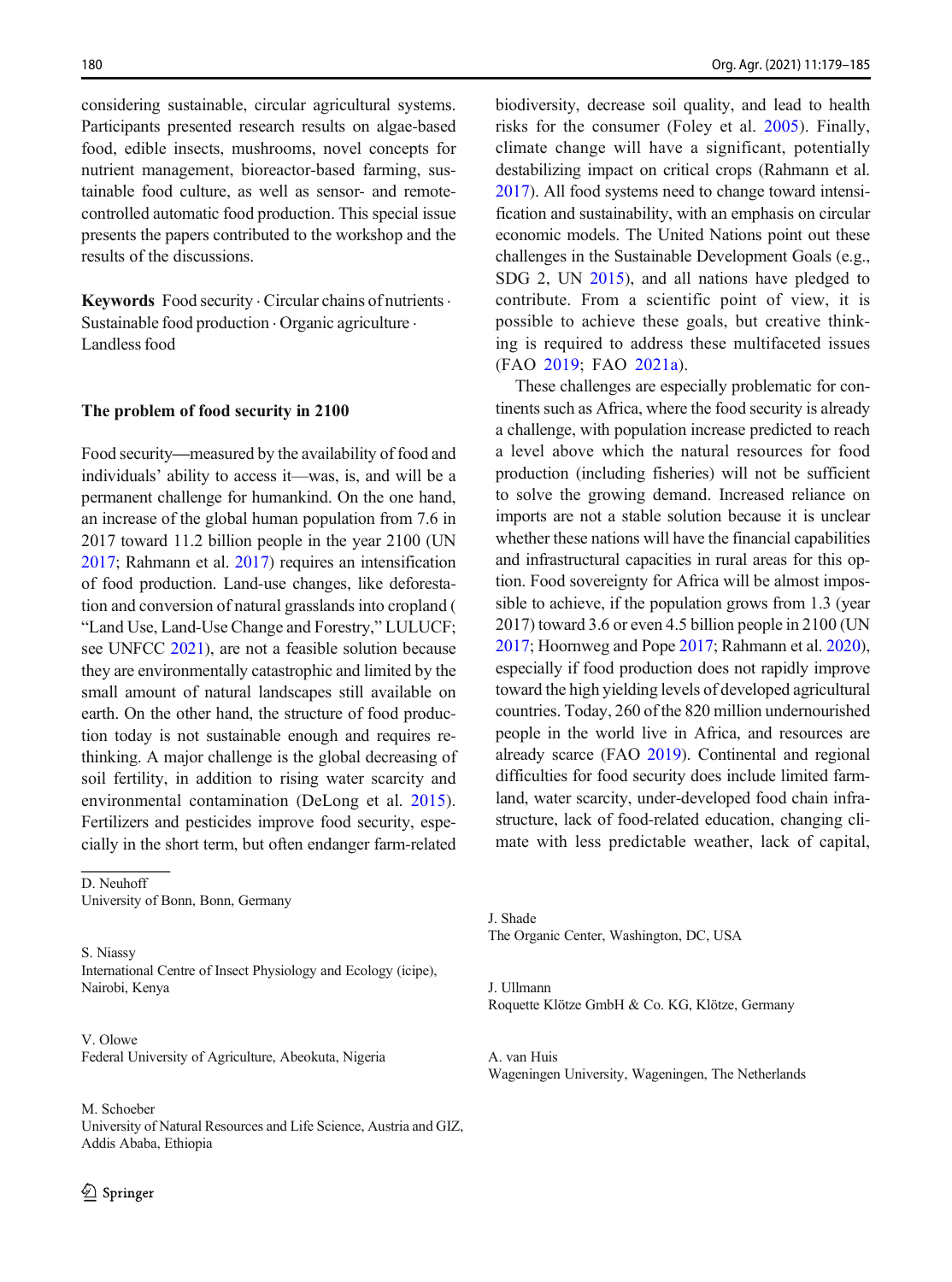poverty, conflict, unstable markets, and limitations in farm inputs (WHO [2018\)](#page-6-0).

Despite the concentrated effort over the last few decades, there is no scientific evidence that an end to hunger and malnutrition is in sight (Rahmann and Grimm [2020](#page-5-0)). There are many scientific efforts and promises made by development projects and policy papers attempting to tackle the African challenges (FAO [2021b](#page-5-0)). Approaches are scaling-up of (a) high external input–high output, mechanized agriculture, (b) agro-ecological measures, (c) genetically modified, pest- and drought-resistant crops on arid land, (d) import of food (trade or aid), and/or (e) changing habits and diets of people. However, none of these, even in combination, may be enough to increase food production faster than population growth. Sustainability, though an often-invoked concept, is likely to end up as a side-note in these upscaling and intensification efforts.

There is, however, no shortage of innovative ideas for the future of food production—be it vertical farming, agroforestry, aquaculture, or synthetic food (Rahmann et al. [2017\)](#page-5-0). The problem is that no single solution will suffice, and no coherent model integrating all these approaches has yet been accepted as a guideline for future research and development. This is what the participants of the workshop described in this paper set out to do: to bring together different ideas and research topics in the context of a circular economic model and to discuss how such a multifaceted model can be used as a template for the global food system in the year 2100.

## The "Designing sustainable and circular agricultural systems for the year 2100" workshop

The starting point to design joint technology concepts is to overcome ideological barriers and disciplinary boundaries. With an "out of the box" approach, solutions are thinkable, even in the context of the worst-case predictions of population growth and degradation of natural resources.

From November 14 to 16, 2019, in Marrakesh, Morocco, 19 scientists from all over the world representing a wide range of research disciplines exchanged and discussed their ideas for designing sustainable and circular agricultural systems for the year 2100. The conceptual model of a comprehensive circular and sustainable food chain was used to structure the sessions and discussions (Fig. [1\)](#page-3-0).

The model is based on the scientific concept from Johann Heinrich von Thünen ([1842](#page-6-0)): The Thünen Circles. The core concept is that the available space for food production is extremely limited (e.g., for Africa in the year 2100, only about 450  $m<sup>2</sup>$  cropland per person, if the population increases to 5.8 billion). The challenge is thus to produce enough food despite this limitation in a circular and sustainable fashion, without import of food/feed. This is only possible if the available biomass is used very efficiently. Optimizations are possible using traditional food production methods (farming/fisherybased; green chains in the model), but this will not produce sufficient food for the growing population. To increase the efficiency of the system, biomass which is not edible/digestible (by humans/livestock) can be used for off-farm food, energy and fertilizer production (reactor-based; "blue chain" or mushroom cultivation in the "green chain," Fig. [1\)](#page-3-0).

The structure of the workshop included an "out of the box" approach in a protected environment ("anyone can say anything"), which stimulated creativity to go further with the next steps to solve the future food security problems.

# Suggested contributions for solutions for food security

The most important strategy for increasing food production is to boost yields per hectare. In developed countries successful examples exist, and efforts to replicate these advancements have been attempted with varying success (Neuhoff and Kwesiga [2021](#page-5-0); Rahmann et al. [2017](#page-5-0)). Unfortunately, the knowledge, skills, and resources are not always easily transferable to developing areas. One of the main hurdles is to optimize use of nutrients, especially nitrogen and phosphate, to increase nutrient use efficiency and reduce nutrient pollution. Shade et al. ([2020](#page-6-0)) provided a snapshot of nutrient efficiency in the USA, showing that "conventional production relies heavily on the creation of new reactive nitrogen whereas organic production primarily utilizes already existing reactive nitrogen." Erisman ([2020\)](#page-5-0) confirmed the "potential of a nature-based food system in relation to health and wellbeing," as already integrated into practices in regions of the Netherlands.

However, organic agriculture is not always as productive in terms of yields as conventional food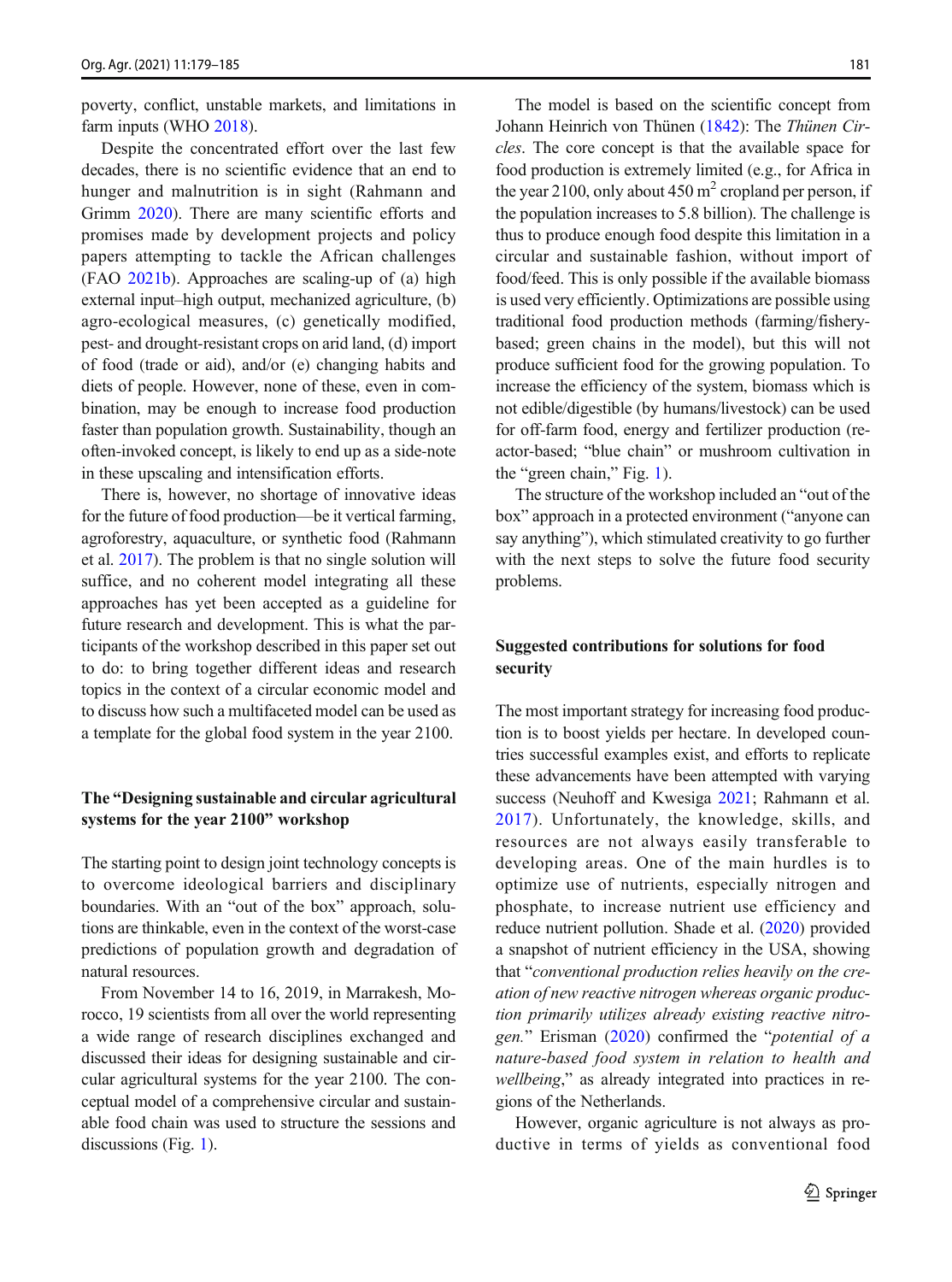<span id="page-3-0"></span>

Fig. 1 A comprehensive circular and sustainable food chain model (Rahmann et al. [2020\)](#page-5-0)

production—a critical argument under the extreme limitations of cropland. Neuhoff and Kwesiga ([2021](#page-5-0)) outlines an approach on how to improve soil fertility with "good farming practices" and how this can be achieved by small-scale farmers in Africa, with severe resource limitations. The participants confirmed that his proposal of a "para-organic approach, which integrates classical organic management practices and reasonable use of chemical inputs" could be a way for Africa to maximize the benefits from both organic and conventional practices (Rahmann et al. [2017](#page-5-0)). Olowe [\(2020\)](#page-5-0) provided a Nigerian perspective (most populous country in Africa) by appraising the status of agriculture in the country and articulating strategies to attain sustainable food and nutrition security in the nearest future. Tabrika et al. ([2020](#page-6-0)) used phosphate sludge, a by-product of phosphate mining, in Morocco. Their results "confirm that composting could be a promising approach for application of PS [phosphate sludge] for P recovery to arable soils."

Nevertheless, all such efforts to increase production are likely to be "eaten up" by the increasingly rapid population growth. Therefore, no matter how large the advancements in yields, increasing production on cropland will not suffice as a solution.

If biomass is non-edible/digestible and cannot be used as feed for livestock, another option is the efficient utilization using bioreactors. Undeniably, the easiest way to use food waste is as feed for livestock. Chander and Kannadhasan ([2020](#page-5-0)) give "an overview of the potential of fruit and vegetable wastes as animal and poultry feed" in India. If the biomass is not edible for livestock (sewage, manure, sludge), it can be used in biogas reactors to produce renewable energy, and liquid organic fertilizer. Schoeber et al. [\(2020a](#page-5-0), [2020b](#page-5-0)) have given the example of using biogas reactors for digestion of manure from livestock and sewage from humans in small scale and rural households in Ethiopia. They show that it is feasible, even on small-scale farms in remote rural areas, to set up systems in which "organic waste is transformed to biogas utilized for light and cooking, and slurry, a nutritious organic fertilizer and source of organic matter." Løes [\(2020\)](#page-5-0) from Norway showed, that "animal bones, and precipitated struvite from waste-water, are examples of materials which may be applicable in bioreactors" and Kuenz et al. [\(2020\)](#page-5-0), that "wastewater treatment as a means of nutrient recycling will be one of the most important tasks in the future." To this end, not only the heterotrophic bioreactors, which are currently used for this purpose, but also autotrophic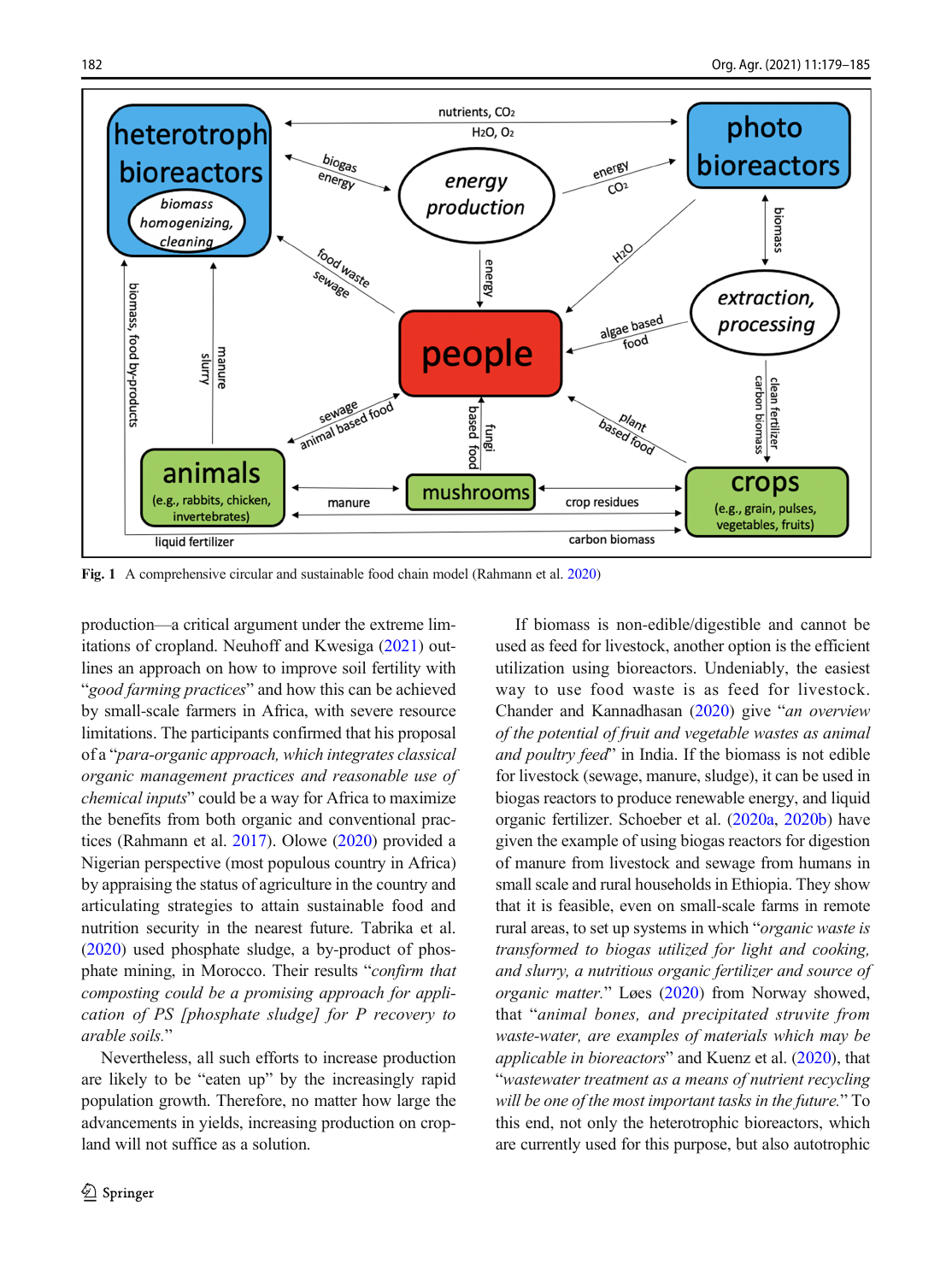photobioreactors show great potential, especially if these two reactor types would be combined.

Innovative food and feed sources can come from reactors. Branyikova and Lucakova [\(2020](#page-5-0)) explained why "microalgae can be regarded as 'microplants,' able to convert carbon dioxide and water into organic compounds via photosynthesis. Nevertheless, comparing to higher plants (agricultural crops) the microalgae have much higher areal [farm land space] productivities; high content of proteins, vitamins, antioxidants, polyunsaturated fatty acids and other health-promoting components. Moreover, they can be produced in nonarable areas requiring low-cost inputs." Ullmann and Grimm [\(2021](#page-6-0)) concluded that "*the cultivation of algae* can make an important contribution to the food security of future generations, especially in regions of the world where, due to population growth, the available cropland is likely to be insufficient." Last but not least, the sustainability of bioreactors can be high, as they do not need pesticide or antibiotic usage, and nutrients are efficiently converted into biomass. Creating a novel algae industry could have an important impact on the local economies, creating new products, new value chains, and jobs.

Mushrooms, insects, or microalgae are other potential high-value food products, which can be produced from non-edible/not digestible biomass or sewage or slurry. Van Huis [\(2020\)](#page-6-0) from the Netherlands brought insects into the discussion. He writes that "insects can transform low value organic side streams into high value protein products" and that "the insect sector is maturing fast, but still faces many challenges, which can only be met when all stakeholders cooperate close- $\ell$ y." In a review, Grimm et al. ([2020](#page-5-0)) explained that "edible mushrooms are cultivated mainly on non-edible, ligno-cellulosic plant materials, thereby turning agricultural wastes to high quality products." While mushrooms have a high potential to produce food which is particularly well suited as a meat substitute, they can also facilitate the production of high-quality compost. Another new area of mushroom cultivation that shows great potential is the production of high-protein animal feed in bioreactors, as Wan-Mohtar et al. [\(2020\)](#page-6-0) justified in experiments with Tilapia fish: "an alternative to ineffective cash crops practices that destroy arable land." This shows, that not only one solution is available, but several and they can be combined to find even better synergies.

## Conclusion

While producing enough food to feed the population of 2100 is possible, some countries, especially those in Africa, are likely to face severe problems with food security. Unfortunately, there is a high likelihood that billions of people in Africa and other developing areas will face hunger and/or malnutrition. The tragic consequences (famines, stunted youth, poverty, migration, etc.) will not only burden these countries but also the world as a whole. Global trade and/or food aid is not a sustainable long-term solution, as food sovereignty with plentiful healthy and affordable food must be the target of any country. The question remains: how can this be achieved? Simple "one size fits all" protocols will not provide solutions across the globe. All possibilities to improve and increase food production must be considered comprehensibly and sustainably, and to achieve this we will need increased discussions and participants, including science.

This workshop showcased several options to increase yields per hectare, use novel food sources, improve food waste and nutrient management cycles, and produce nutrients off-farm. Most of the disruptive and innovative food research is done in developed countries, who do not face the extreme challenges of Africa and parts of Asia, and many solutions are not designed and/or tested under conditions with socio-economic and agroecological deficits. Adaptation toward robust, cheap, and easy-to-use technology is necessary, and explorations of these potential solutions must include collaborations within target countries.

In addition, the participants identified the problem that many solutions are invented and developed in isolation and under specialized scientific disciplines, but not merged into an interdisciplinary conceptional frame (e.g., see Fig. [1\)](#page-3-0). They suggested that future efforts should include more cooperation and less competition between scientists and disciplines, as well as more "down to earth" research with convincing, effective, and practical solutions under difficult conditions. Participatory research structures, together with other disciplines, practitioners, and the public, including citizen science, would avoid inefficient resource allocation and allow faster implementation of successful results under specific local conditions (learning from each other).

A cooperative, holistic, and "real impact" research model to reduce food security risks and sustainably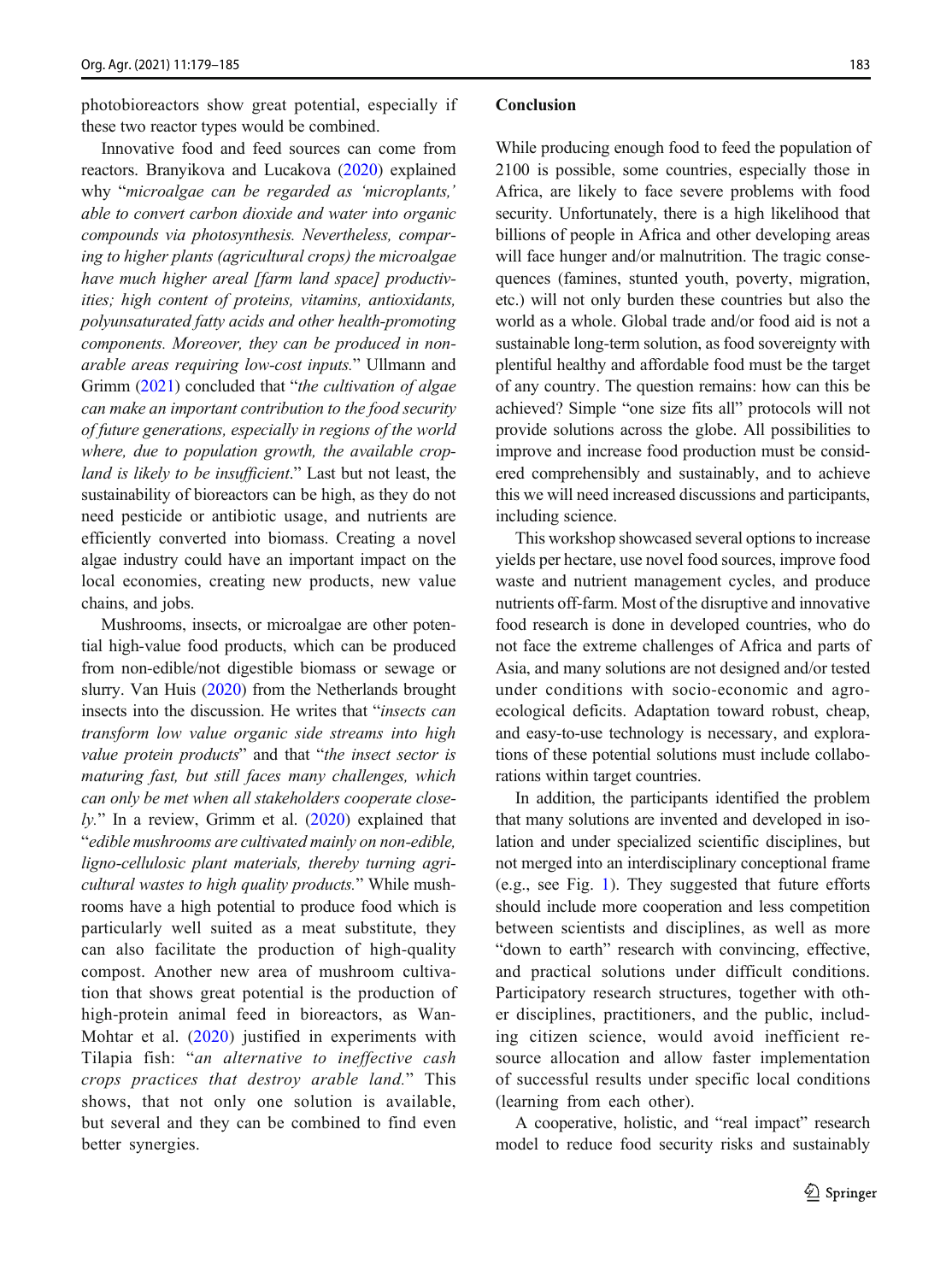<span id="page-5-0"></span>increase food sovereignty needs a creative experimental playground for scientists, business and decision-makers and, last but not least, the target audience (e.g., farmers and consumers). To establish experimental facilities in or adjacent to a metropolis in Africa or India would be an excellent opportunity to understand, develop, and prove such innovative solutions as are outlined in Rahmann et al. (2020). A follow-up workshop should be used to design such a facility and infrastructure of "LandLessFood," together with other disciplines, stakeholders, and decision-makers.

Acknowledgments The authors are grateful to the Thünen-Institute and ISOFAR for funding the workshop "LandLessFood" in Marrakesh, Morocco, 2019. This funding made the special issue possible.

Funding Open Access funding enabled and organized by Projekt DEAL.

## **Declarations**

Conflicts of interest The authors declare that they have no conflicts of interest.

Open Access This article is licensed under a Creative Commons Attribution 4.0 International License, which permits use, sharing, adaptation, distribution and reproduction in any medium or format, as long as you give appropriate credit to the original author(s) and the source, provide a link to the Creative Commons licence, and indicate if changes were made. The images or other third party material in this article are included in the article's Creative Commons licence, unless indicated otherwise in a credit line to the material. If material is not included in the article's Creative Commons licence and your intended use is not permitted by statutory regulation or exceeds the permitted use, you will need to obtain permission directly from the copyright holder. To view a copy of this licence, visit [http://creativecommons.org/licenses/by/4.0/.](https://doi.org/)

### **References**

- Branyikova I, Lucakova S (2020) Technical and physiological aspects of microalgae cultivation and productivity spirulina as a promising and feasible choice. Org Agric. <https://doi.org/10.1007/s13165-020-00323-1>
- Chander M, Kannadhasan MS (2020) Landless animal and poultry production prospects: an overview on feeding and sustainability with special reference to fruit and vegetable wastes (FVWs). Org Agric. [https://doi.org/10.1007/s13165-020-](https://doi.org/10.1007/s13165-020-00292-5) [00292-5](https://doi.org/10.1007/s13165-020-00292-5)
- DeLong C, Cruse R, Wiener J (2015) The soil degradation paradox: compromising our resources when we need them the most. Sustainability 7(1):866–879. [https://doi.org/10.3390](https://doi.org/10.3390/su7010866) [/su7010866](https://doi.org/10.3390/su7010866)
- Erisman JW (2020) Nature-based agriculture for an adequate human microbiome. Org Agric. [https://doi.org/10.1007](https://doi.org/10.1007/s13165-020-00304-4) [/s13165-020-00304-4](https://doi.org/10.1007/s13165-020-00304-4)
- FAO (2019) The state of food security and nutrition in the world 2018: building climate resilience for food security and nutrition. Food & Agriculture Organization, Rome
- FAO (2021a) FAO's work on Climate Change. [www.fao.](http://www.fao.org/climate--change/en/) [org/climate-change/en/](http://www.fao.org/climate--change/en/) (visited February 2021)
- FAO (2021b) FAO Regional Office for Africa. [www.fao.](http://www.fao.org/africa/en/) [org/africa/en/](http://www.fao.org/africa/en/) [visited February 2021]
- Foley JA, Defries R, Asner GP, Barford C, Bonan G, Carpenter SR, Chapin FS, Coe MT, Daily GC, Gibbs HK, Helkowski JH, Holloway T, Howard EA, Kucharik CJ, Monfreda C, Patz JA, Prentice IC, Ramankutty N, Snyder PK (2005) Global consequences of land use. Science (NY) 309(5734): 570–574. <https://doi.org/10.1126/science.1111772>
- Hoornweg D, Pope K (2017) Population predictions for the world's largest cities in the 21st century. Environ Urban 29(1):195–216. <https://doi.org/10.1177/0956247816663557>
- Grimm D, Kuenz A, Rahmann G (2020) Integration of mushroom production into circular food chains. Org Agric. [https://doi.](https://doi.org/10.1007/s13165-020-00318-y) [org/10.1007/s13165-020-00318-y](https://doi.org/10.1007/s13165-020-00318-y)
- Kuenz A, Grimm D, Rahmann G (2020) Versatility of algae exploring the potential of algae for nutrient circulation. Org Agric. <https://doi.org/10.1007/s13165-020-00308-0>
- Løes AK (2020) Feeding the reactors: potentials in re-cycled organic fertilisers. Org Agric. [https://doi.org/10.1007](https://doi.org/10.1007/s13165-020-00314-2) [/s13165-020-00314-2](https://doi.org/10.1007/s13165-020-00314-2)
- Neuhoff D, Kwesiga J (2021) Para-organic intensification of future farming as alternative concept to reactor-based staple food production in Africa. Org Agric. [https://doi.org/10.1007](https://doi.org/10.1007/s13165-020-00326-y) [/s13165-020-00326-y](https://doi.org/10.1007/s13165-020-00326-y)
- Olowe V (2020) Africa 2100: how to feed Nigeria in 2100 with 800 million inhabitants. Org Agric. [https://doi.org/10.1007](https://doi.org/10.1007/s13165-020-00307-1) [/s13165-020-00307-1](https://doi.org/10.1007/s13165-020-00307-1)
- Rahmann G, Grimm D, Kuenz A, Hessel E (2020) Combining land-based organic and landless food production: a concept for a circular and sustainable food chain for Africa in 2100. Org Agric 10(1):9–21. [https://doi.org/10.1007/s13165-019-](https://doi.org/10.1007/s13165-019-00247-5) [00247-5](https://doi.org/10.1007/s13165-019-00247-5)
- Rahmann G, Reza AM, Bàrberi P, Boehm H, Canali S, Chander M et al (2017) Organic agriculture 3.0 is innovation with research. Org Agric 7(3):169–197. [https://doi.org/10.1007](https://doi.org/10.1007/s13165-016-0171-5) [/s13165-016-0171-5](https://doi.org/10.1007/s13165-016-0171-5)
- Rahmann G, Grimm D (2020) Food from  $458 \text{ m}^2$  calculation for a sustainable, circular, and local land-based and landless food production system. Org Agric. [https://doi.org/10.1007](https://doi.org/10.1007/s13165-020-00288-1) [/s13165-020-00288-1](https://doi.org/10.1007/s13165-020-00288-1)
- Schoeber M, Rahmann G, Freyer B (2020b) Correction to: Smallscale biogas facilities to enhance nutrient flows in rural Africa—relevance, acceptance, and implementation challenges in Ethiopia. Org Agric 11:177. [https://doi.](https://doi.org/10.1007/s13165-020-00332-0) [org/10.1007/s13165-020-00332-0](https://doi.org/10.1007/s13165-020-00332-0)
- Schoeber M, Rahmann G, Freyer B (2020a) Small-scale biogas facilities to enhance nutrient flows in rural Africa—relevance, acceptance, and implementation challenges in